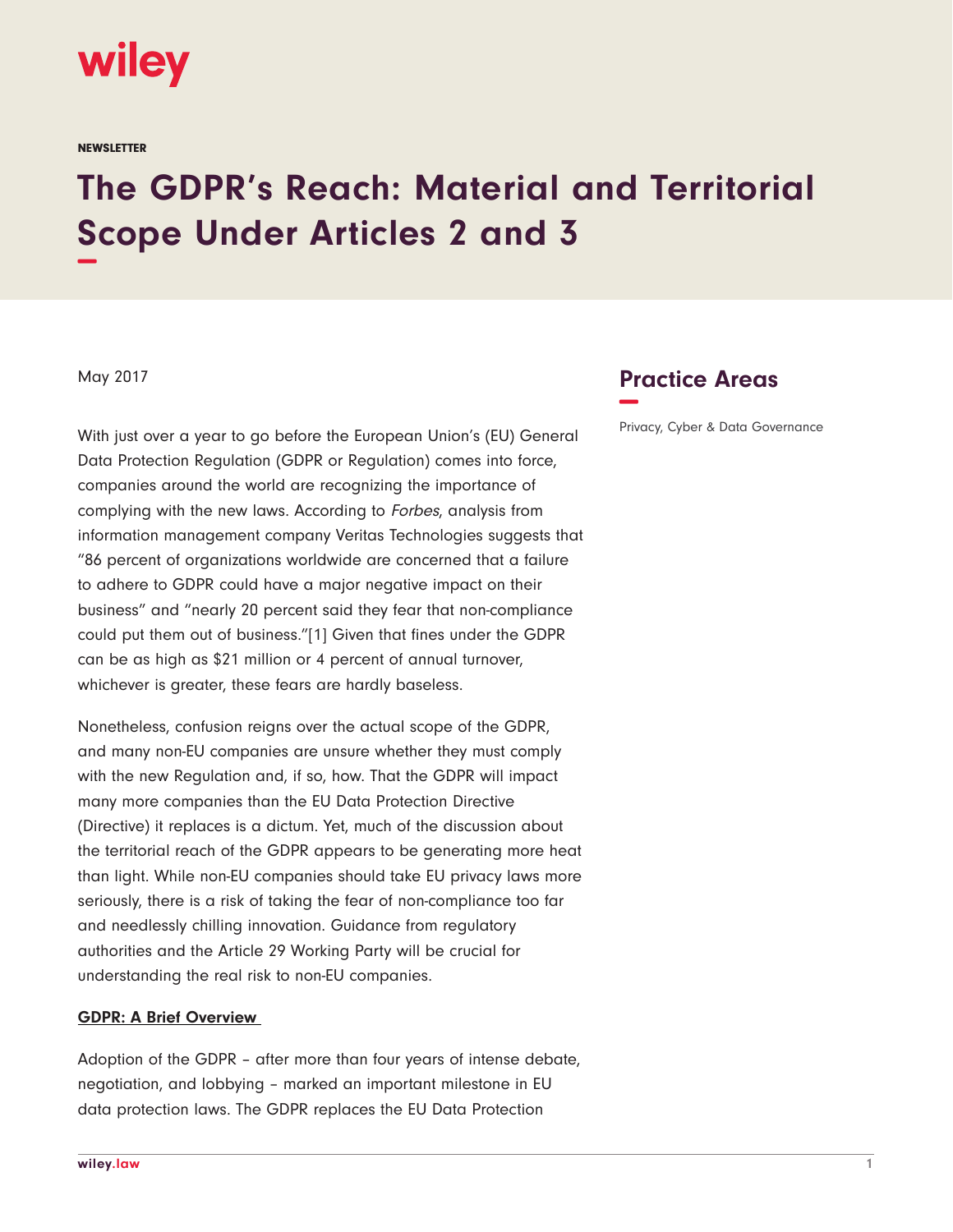Directive – a 22-year-old privacy framework. One of the most significant changes in the GDPR is the very fact that it is a "regulation," as opposed to a "directive." A regulation applies directly to EU Member States and, as a formal matter, allows them little discretion in implementation, whereas a directive sets desired results and policies but depends upon Member State implementation into national law. Because regulations automatically become part of each Member State's legal framework, they typically reduce the potential for regulatory patchwork across EU Member States' domestic laws. Whether the GDPR will truly create a consistent data protection framework in the EU remains to be seen – Member States retain the ability to derogate from certain aspects of the Regulation.

The GDPR introduces significant and ambitious changes to EU privacy laws. Under the GDPR, consent must be "freely given, specific, informed, and unambiguous." Data subjects have new rights, including the "right of portability" and the "right of erasure" (also known as the "right to be forgotten"). In addition to broad new rights for data subjects, the GDPR imposes several specific obligations on data controllers and processors, including notice and privacy by design requirements. In some circumstances, data controllers and processors will be required to designate a Data Protection Officer as part of an accountability program. Compared to the Directive, the GDPR also imposes stricter obligations with respect to data breach notifications.

To harmonize application of privacy rules across the EU, the GDPR introduces a "one-stop-shop mechanism" so that businesses with activities in multiple EU countries are primarily subject to the authority of one "lead" data protection authority (DPA). The new Regulation also is backed by a punitive penalty structure that is intended to ensure that data controllers and processors take the protections afforded to data subjects seriously. DPAs have wide-ranging powers to enforce the GDPR, which becomes effective starting May 25, 2018.

#### **Applicability: Does the GDPR Apply to You?**

Under the GDPR, jurisdiction is less related to the location where a business is incorporated or headquartered and more to the scope and location of business activity. The GDPR will apply to the processing of personal data by businesses "established" within the EU. More controversially, it also will apply to businesses outside the EU if their data processing activities relate to the offering of goods or services to individuals in the EU or to the monitoring of such individuals' behavior. This latter provision expands the territorial scope of the GDPR well beyond the EU, essentially making it global law.

#### **Material Scope**

Article 2 governs the material scope of the GDPR. The GDPR retains much of the jargon from the Directive, although with some important changes. The Regulation applies to the processing of "personal data," which is defined to mean any information relating to an identified or identifiable natural person (a "data subject"). In contrast to the Directive, the GDPR adds special categories of "sensitive data" which include both biometric and genetic data. The GDPR covers all "data processing," which is broadly defined to cover any operation or set of operations which is performed on personal data or on sets of personal data, whether or not by automated means. Examples include collection, recording, organization, structuring, storage, adaptation or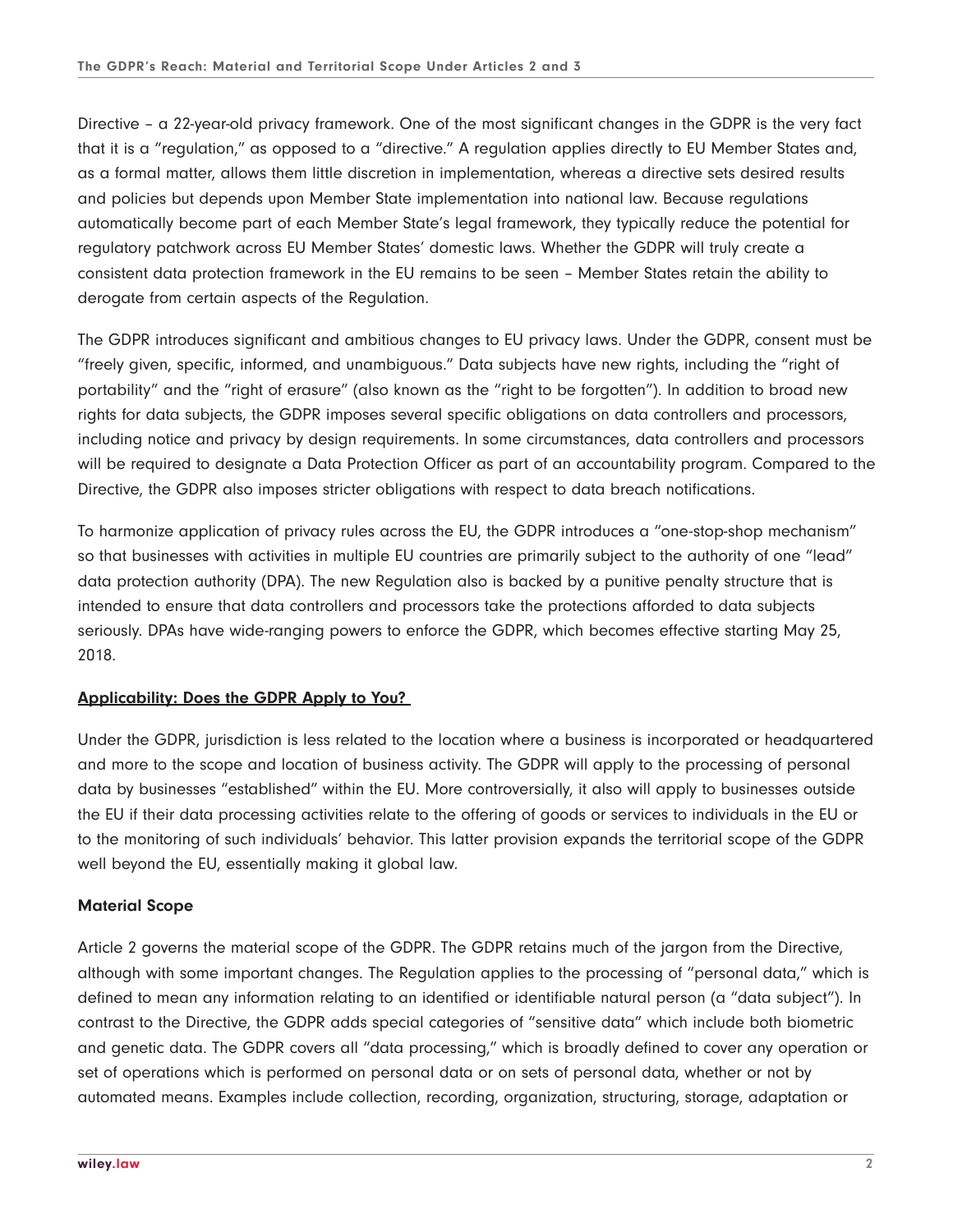alteration, retrieval, consultation, use, disclosure, erasure, or destruction. A person or body (alone or jointly) which determines the purposes and means of processing personal data is a "data controller." An entity which processes data on behalf of the data controller is a "data processor."

#### Territorial Scope

Article 3 of the GDPR governs its territorial scope. Pursuant to Articles 3(1) and 3(2), the GDPR applies to businesses established in the EU, as well as to businesses based outside the EU that offer goods and services to, or that monitor, individuals in the EU. Article 3(3) adds that the GDPR also applies in places where EU Member State law applies by virtue of public international law. Although each of these provisions provides some contour to the broad scope of the GDPR, they also introduce complexities and gray areas.

## **1. Article 3(1): "This Regulation applies to the processing of personal data in the context of the activities of an establishment of a controller or a processor in the Union, regardless of whether the processing takes place in the Union or not."**

The GDPR applies to businesses "established" in the EU, where personal data is processed "in the context of the activities" of such an establishment. Per the Recitals, establishment "implies the effective and real exercise of activity through stable arrangements. The legal form of such arrangements, whether through a branch or a subsidiary with a legal personality, is not the determining factor in that respect." Once this test is met, the GDPR applies whether the actual data processing takes place in the EU or not.

In this respect, the GDPR is consistent with Article  $4(1)(a)$  of the Directive, which reflects the country of origin concept (i.e., where your business is established dictates which law applies). While this may seem straightforward on the surface, interpretation of Article 4 of the Directive has been beset with complexity. In fact, the Court of Justice of the European Union (CJEU) has struggled with the question of what it means to be "established" and what constitutes processing carried out in the context of the activities of an establishment.

In Weltimmo v. NAIH (C-230/14), the CJEU adopted a broad and flexible definition of "establishment" that does not hinge on legal form – indeed, the presence of a single representative may be sufficient. In that case, Weltimmo – which was incorporated in Slovakia – was considered to be established in Hungary by virtue of the use of a website in Hungarian, which advertised Hungarian properties, use of a local agent, and use of a Hungarian postal address and bank account.

Similarly, in Google Spain SL, Google Inc. v. AEPD, Mario Costeja Gonzalez (C- 131/12) (known as the "right to be forgotten" decision), the CJEU found that U.S.- incorporated Google Inc. was established in the EU because its search activities were sufficiently linked to the advertising sales generated by Google Spain, a local subsidiary. Because the data processing at issue in that case was related to the search business which Google Spain's sale of online advertising helped finance, the CJEU found that the processing was carried out "in the context of the activities" of the Spanish establishment.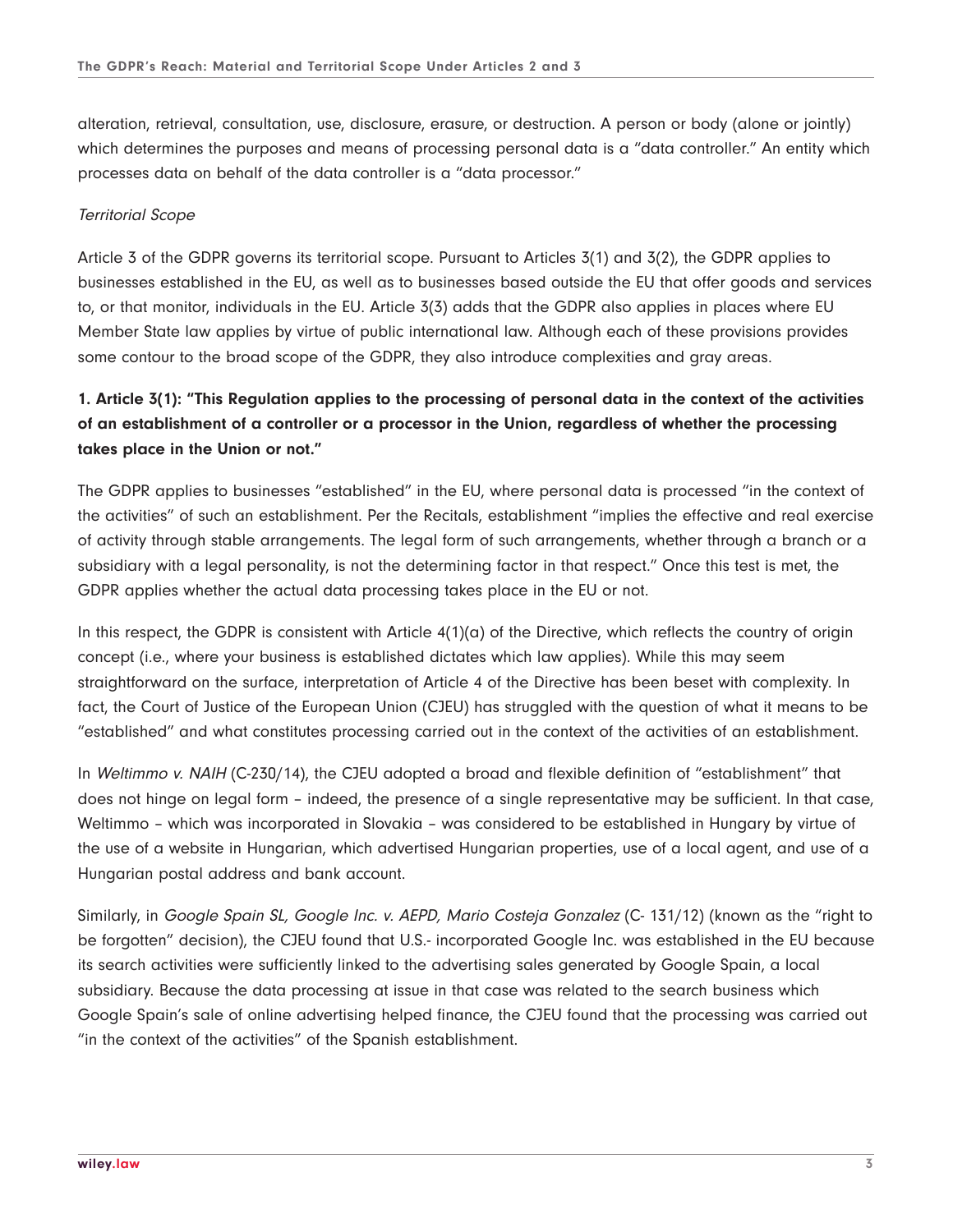The implications of these decisions are considerable. In both cases, the CJEU found that entities outside the EU could be subject to the Directive – which did not have express extra-territorial reach – because of the activities of a separate operation in an EU Member State. Of course, it is unclear whether these prior interpretations of "establishment" for purposes of the Directive will continue to apply under the GDPR. Indeed, they may be unnecessary given the express extra-territorial authority now granted under Article 3(2).

To the extent these cases continue to apply, the presence in the EU of a branch or subsidiary, or even a single individual, may bring all the data processing activity within the scope of the GDPR. Global businesses will need to show that there is no commercial connection between a local operation and a non-EU company to avoid application of EU data protection laws to data processing by the non-EU company. And unlike the Directive, the GDPR's establishment rule applies both to controllers and processors.

## **2. Article 3(2): "This regulation applies to the processing of personal data of data subjects who are in the Union by a controller or processor not established in the Union, where the processing activities are related to:**

**a. The offering of goods or services, irrespective of whether a payment of the data subject is required, to such data subjects in the Union; or**

#### **b. The monitoring of their behavior as far as their behavior takes place within the Union."**

Unlike the Directive, the GDPR expressly extends the reach of EU data protection laws to businesses based outside the EU. Non- EU established businesses are subject to the GDPR where they process personal data of data subjects in the EU in connection with (i) the offering of goods or services or (ii) monitoring the behavior of individuals in the EU.

Under the first prong, the GDPR explains that having a commerce-oriented website that is accessible to EU residents does not by itself constitute offering goods or services in the EU. Rather, a business must show intent to draw EU customers, for example, by using a local language or currency. Article 3(2) appears to adopt a sliding scale approach as opposed to a bright-line rule, and there is little guidance so far on how to interpret this provision.

However, the CJEU has considered when an activity is "directed at" EU Member States in other contexts. A similar requirement can be found in Article 15 of Regulation 44/2001, known as the Brussels Regulation, which deals with contract disputes involving more than one country. In that context, a joint declaration by the EU Council and the Commission states that "the mere fact that an Internet site is accessible is not sufficient of Article 15 to be applicable, although a factor will be that this Internet site solicits the conclusion of distance contracts and that a contract has actually been concluded at a distance."[2] In Pammer v. Schulter (C-585/08), the CJEU found that it was necessary to show that the trader has "manifested its intention to establish commercial relations with consumers from one or more other Member States." To facilitate the application of this test, the CJEU offered a number of criteria to be considered, such as a clear statement by the trader on the website that its goods or services are offered in one or more Member States mentioned by name; the paid inclusion in search engines accessed from particular Member States; or "the international nature of the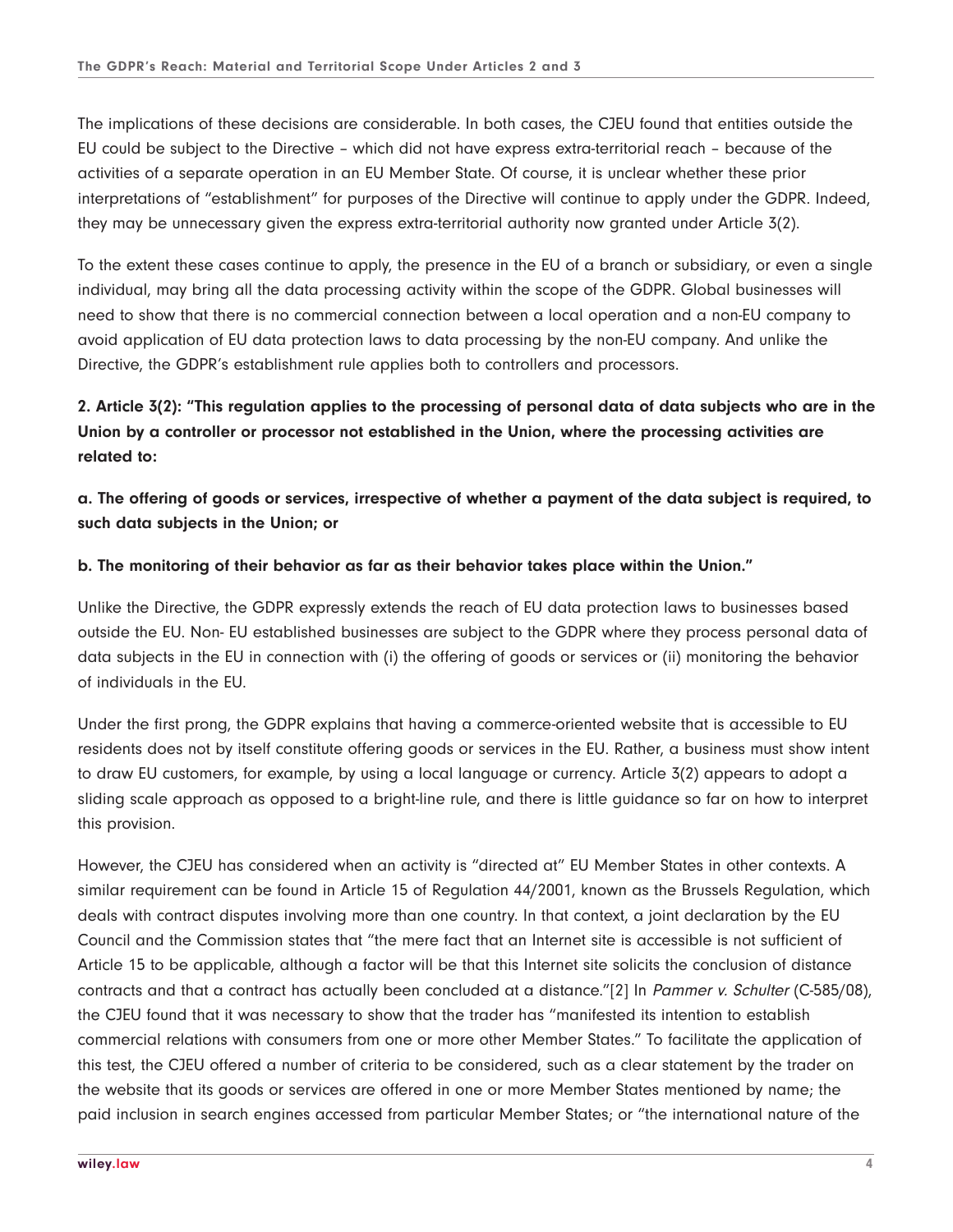activity at issue; … telephone numbers with the international dialing code; use of a top-level domain name other than that of the Member State … mention of an international clientele composed of customers domiciled in various Member States."

Based on this guidance, the following factors (among others) may be strong indications that a non-EU business is offering goods or services to data subjects in the EU and may therefore be subject to the GDPR:

- Use of the language of a Member State (if the language is different than the language of the home state);
- Use of the currency of a Member State (if the currency is different than the currency of the home state);
- Use of a top-level domain name of a Member State;
- Mentions of customers based in a Member State; or
- Targeted advertising to consumers in a Member State.

Under the second prong of Article 3(2), businesses monitoring the behavior of individuals in the EU also are subject to the GDPR's requirements. The Recitals specifically contemplate tracking individuals online for purposes of creating profiles, "particularly in order to take decisions concerning her or him or for analyzing or predicting her or his personal preferences, behaviors and attitudes."

Notably, Article 3(2) applies to the processing of personal data of any individual "in the EU." The individual's nationality or residence is irrelevant. The GDPR protects the personal data of citizens, residents, tourists, and other persons visiting the EU. So long as an individual is in the EU, any personal information of that person collected by any controller or processor who meets the requirements of Article 3(2) is subject to the GDPR. Where Article 3(2) applies, controllers or processors must appoint an EU-based representative.

### **3. Article 3(3): "This Regulation applies to the processing of personal data by a controller not established in the Union, but in a place where Member State law applies by virtue of public international law."**

The GDPR also applies wherever EU Member State law applies by virtue of public international law. The Recitals provide a single example: a diplomatic mission or consular position. While that case is limited, the rule in public international law established by the Permanent Court of International Justice in Lotus is that a country has any extra-territorial jurisdiction it claims so long as there is not a public international law rule prohibiting the assumption of jurisdiction. Thus, the EU potentially could expand the GDPR scope in the future using this provision.

\* \* \* \* \*

There is much that still must be clarified about new aspects of EU data protection laws. Guidance from regulatory authorities and the Article 29 Working Party will be crucial for understanding the real scope of Articles 2 and 3. In the meantime, non-EU companies should consider the scope of their activities and their risk tolerance in crafting a GDPR compliance strategy.  $\overline{a}$